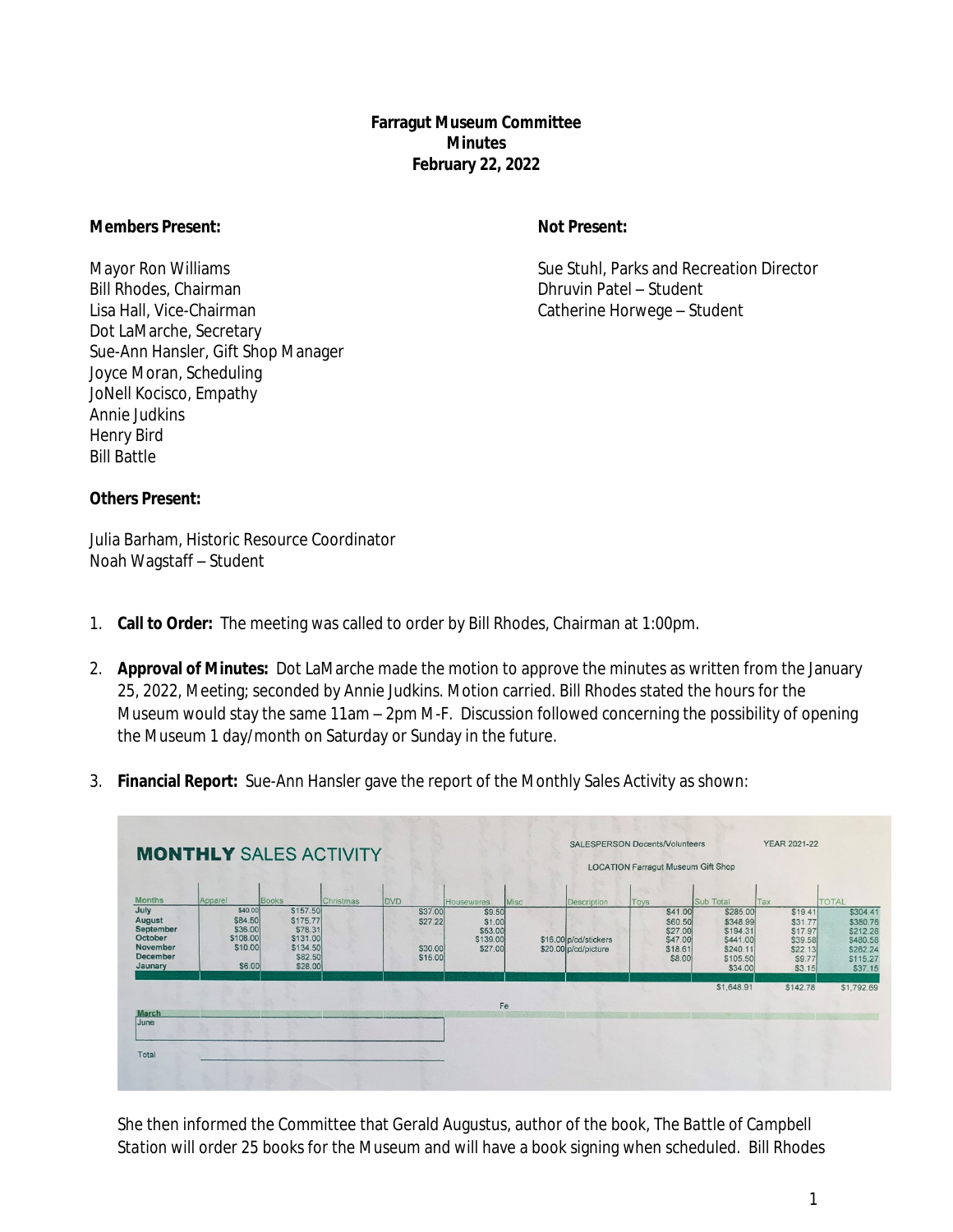made a motion to approve this activity and Joyce Moran seconded it. Julia then stated that Mike Karnitz had delivered pamphlets about the Pleasant Forest Cemetery to the Museum. They are located in the podium in the entrance of the Museum.

# 4. **Historic Resources Coordinators Report:**

Julia Barham reported that the Black History event was a success. She then listed the Dates to Remember as shown:

## **Upcoming Events and Date to Remember (March 2022 – December 2022)**

- Museum Committee Meetings all at 1 PM in the Community Room at Town Hall unless otherwise noted.
	- o March 22, 2022
	- o April 26, 2022 located in the Town Hall Board Room
	- o May 24, 2022
	- o June 28, 2022
	- o July no meeting
	- o August 9, Committee Dinner Meeting (Community Center, Time TBD)
	- o August 23, 2022
	- o September 27, 2022
	- o October 25, 2022 located in the Town Hall Board Room
	- o No Meeting in November or December
- Events
	- o Spring/Summer: Magnificent Tennesseans: TBD
	- o 4 th of July Parade: Monday, July 4
	- o Monday, August 1: New Worlds Fair 40<sup>th</sup> Anniversary Exhibit Opening and Friends Event
	- o October 28: Freaky Friday
	- o December 5: Day of Infamy Presentation
	- o Volunteer Holiday Gathering: TBD

She also mentioned that Frank Galbraith would like to present Magnificent Tennesseans again this Spring or Summer. Discussion considering the 4<sup>th</sup> of July Parade was held. Sue Ann suggested that the Museum Float could have volunteers walking beside and giving out candy. Mayor Williams suggested if we are able to do that then we need volunteers on the float to refill the bags. He mentioned to ask our student volunteer on each committee to see if they would be interested. Possibly have a Student Volunteer meeting.

## **5. Museum and Gift Shop Schedule:**

Joyce Moran reported that there's a shortage of volunteers due to illness. She has several new persons interested in volunteering.

6. **Before adjournment** – Lisa Hall mentioned the possibility of more signages for the Museum. Julia said that she would look into this matter with a possible sign on our elevator which was suggested by the Mayor. It was noted that pictures of Concord and Farragut which had hung in the BB&T Bank were donated to the Museum.